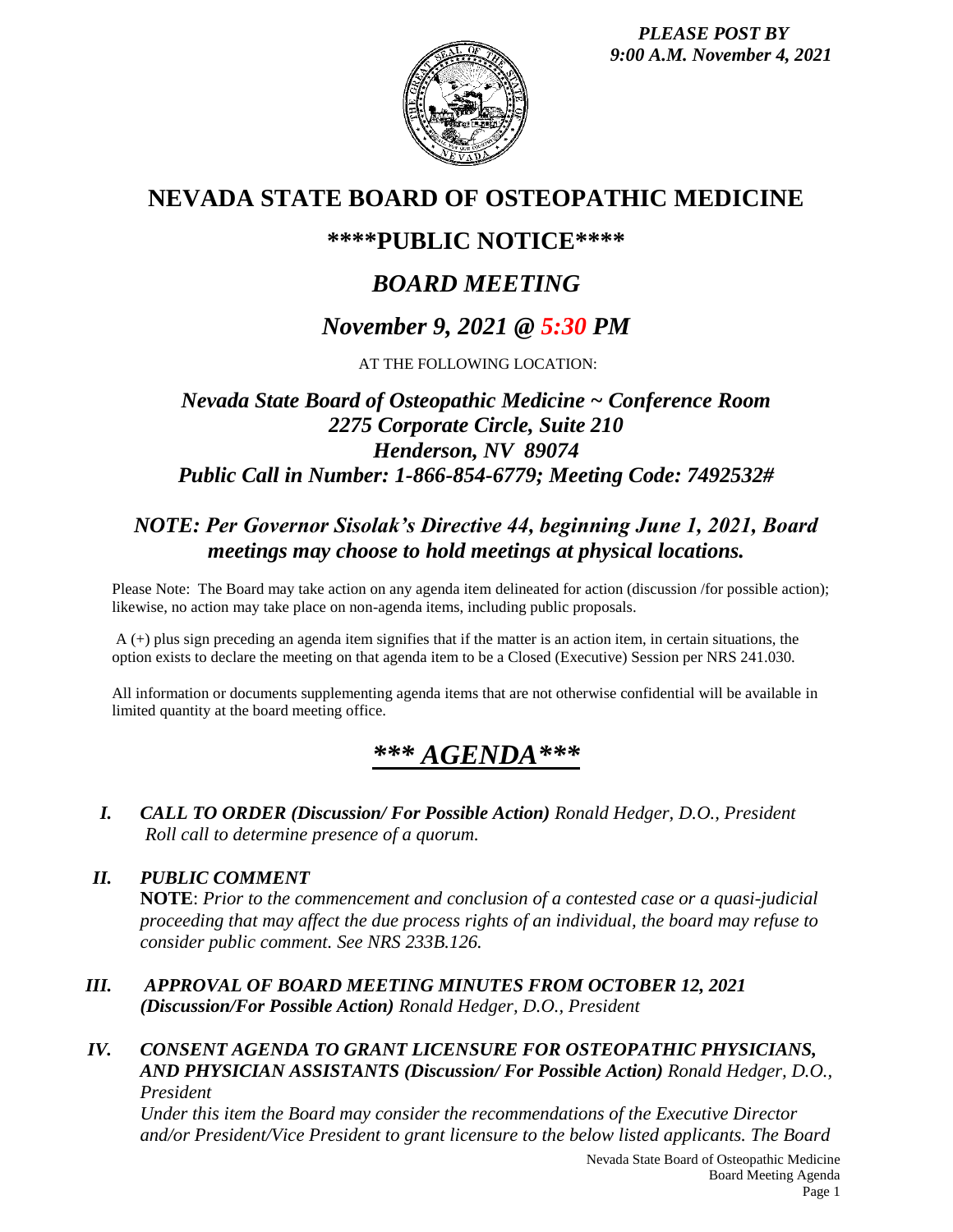*may remove any applicant's name from the consent motion but may not discuss the contents of the application for licensure without the applicant present following proper notice pursuant to the open meeting law.*

#### *Osteopathic Physician Name Specialty*

*Juan Borja, D.O. Family Medicine Sean Kandel. DO. Internal Medicine Mark Merlin, D.O. Emergency Medicine Quynhvy Ta, D.O. Emergency Medicine* 

*Brian Allen, PA-C Daniel Jones, D.O. Norman Dockins, PA-C Carlo Ponti, D.O. Rebecca Goodspeed. PA-C Daniel Jones, D.O. Taylor Stinnett, PA-C Eric Wikler, D.O.* 

#### *Physician Assistant Supervising Physician*

*V. CONSIDERATION/ACTION REGARDING A POLICY ADDRESSING OSTOPATHIC PHYSICIANS AND PHYSICIAN ASSISTANTS WHO ENGAGE IN DISINFORMATION, MISINFORMATION, OR USE OF INFORMATION THAT MAY NOT OR IS NOT MEDICALLY VALID, (Discussion/For Possible Action) Swadeep Nigam, MSc, MBA, Secretary/Treasurer*

### *VI. EXECUTIVE DIRECTOR'S REPORT*

- *a. Financial Statements*
- *b. Licensing*
- *VII. LEGAL REPORT (Discussion/For Possible Action) by Louis Ling, Board Counsel*
- *VIII. LEGISLATIVE UPDATE (Discussion/For Possible Action) by Susan Fisher, Board Government Affairs/Lobbyist*.
	- *IX. ITEMS FOR FUTURE DISCUSSION/ACTION/UPCOMING AGENDA*
	- *X. PRESIDENT'S REPORT on Board Business, Ronald Hedger, D.O., President*

### *XI. PUBLIC COMMENT*

*Prior to the commencement and conclusion of a contested case or a quasi-judicial proceeding that may affect the due process rights of an individual, the board may refuse to consider public comment. See NRS 233B.126.*

*Under the public comment item, members of the public may bring matters not appearing on this agenda to the attention of the Board. The Board may discuss but may not act on the matters at this meeting. A citizen may speak on a matter not on the posted Agenda after all matters listed on the posted Agenda have been acted upon by the Board, but only after receiving recognition and consent of the Chairman of the Board. If the Board desires, the matters may be placed on a future agenda for action.*

*In consideration of others, please avoid repetition and limit your public comments to no more than five (5) minutes. The Board may also allow public comment on specific agenda items as they are called, as well as during the Public Comment portion of the Board meeting.* 

*Pursuant to NRS 241.020 (6), please take notice: (1) Items on the agenda may be taken out of order; (2) Two or more agenda items may be combined for consideration; and (3) At any*